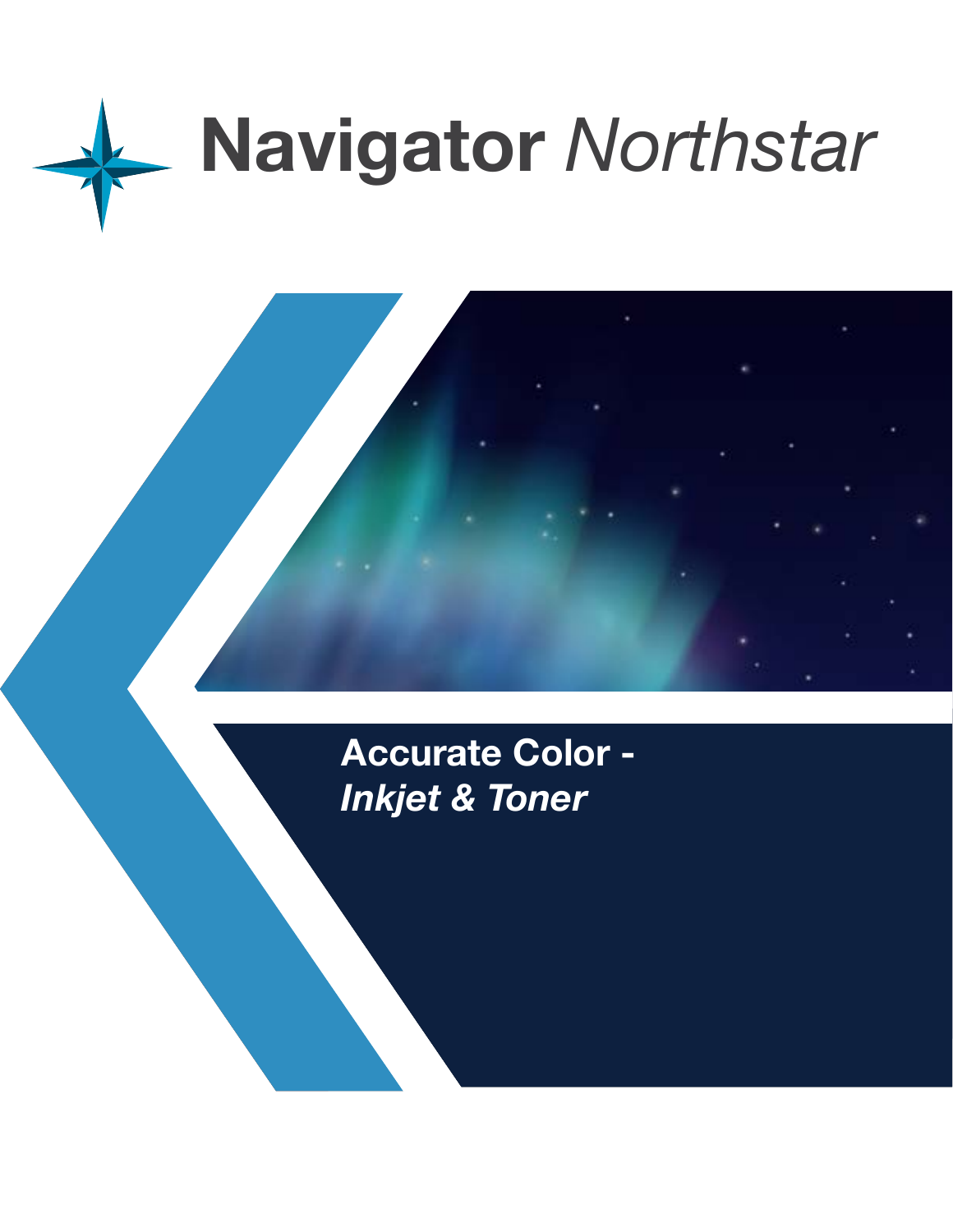# **NAVIGATOR NORTH** POINTING THE WAY TO C



**Navigator Northstar** was designed to deliver accurate, predictable color to the desktop printer market. Using a simple graphical interface, precise color control no longer requires an education in gamuts, standards, and profiles. Operators respond quickly to the intuitive design, reducing the learning curve and fostering a nearly immediate increase in productivity.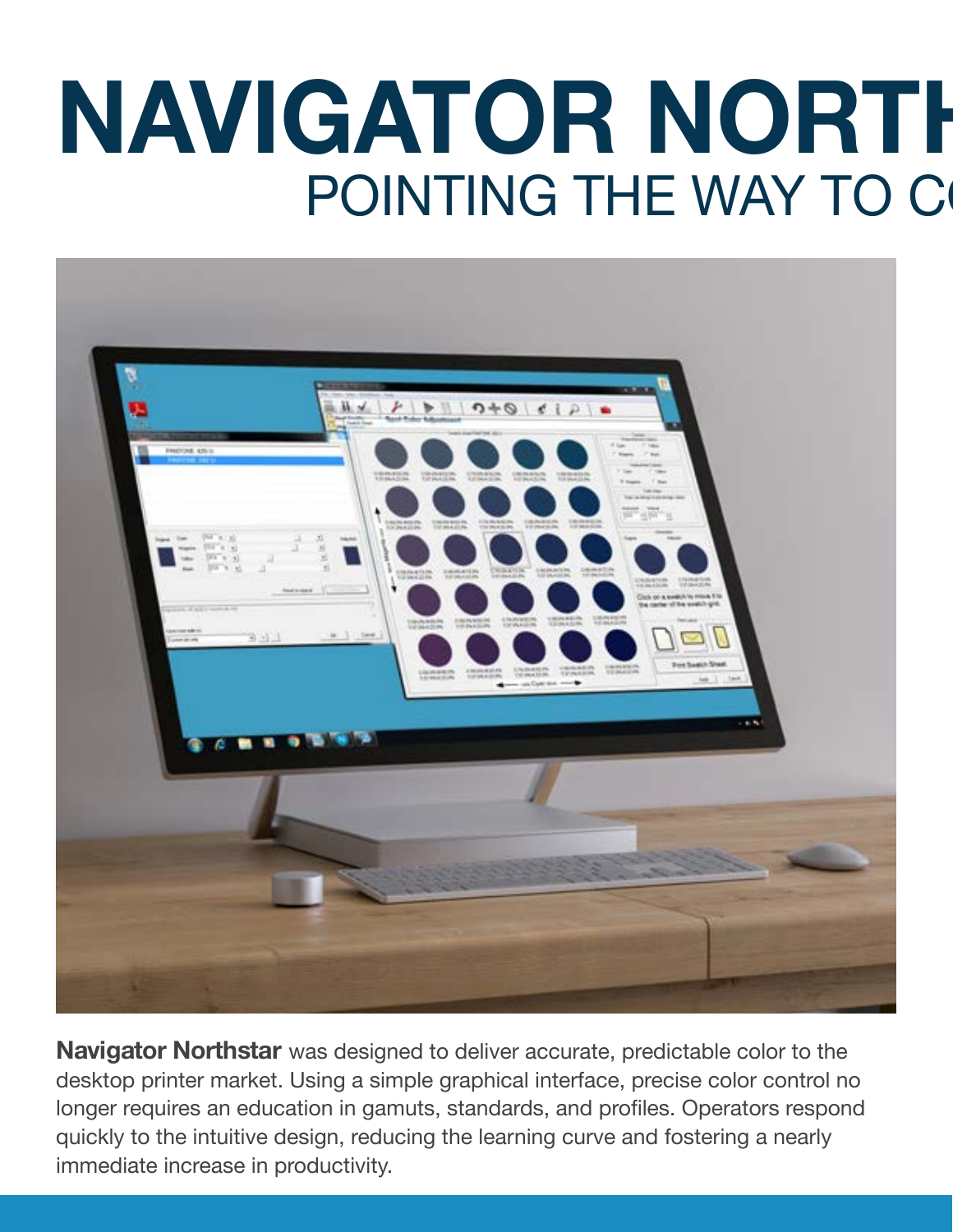## **NAVIGATOR NORTHSTAR OLOR ACCURACY**



Global or Specific Color Adjustment - Choose between Spot Color Matching or Global Color Adjustments through Navigator Northstar's color tools. Whether the job contains RGB, CMYK, spot colors, or a combination, getting the right color on paper is quick and painless.



Multi-platform (Mac or PC) compatible - Navigator Northstar's client-server architecture means that jobs can be submitted, viewed, and processed from both Macs and PCs anywhere on the network. Additional client licenses are available for high-production environments.



Graphic Merge Function - Easily combine graphics such as logos or mailing indicia for high-speed envelope printing on Memjet and OKI envelope printers.



Intuitive GUI - An uncomplicated interface means less time training and more time producing. Navigator Northstar's GUI was founded on the remarkably successful Navigator Workflow used in thousands of printing companies worldwide. Instantly recognizable and intuitive, operators adapt quickly to its functionality.



Economical – Low cost of ownership - Navigator Northstar's low cost of ownership means it pays for itself quickly. Increased productivity, a short learning curve, and ease of use contribute to a reduced cost per piece, increasing your margin and making you more competitive.



Fastest Professional Grade RIP Available - Based on the Harlequin RIP core, Navigator Northstar's RIP is recognized as the fastest of its kind. Typical job processing speed is measured in seconds, even for complex, image-rich work. Navigator is a native PDF interpreter that runs on 64-bit Windows 7, 8 or 10. Workflow pre-flight options are available.



Spot Color Matching - Navigator Northstar helps you match a job's spot colors through an interactive display. Print a swatch sheet of the Pantone colors; choose the result that matches the intended output and release the job for printing. It's that simple. Curated spot color libraries and archive job settings further streamline the process for repeat jobs.



Network connectivity - Connect to your printer through your network or the USB port of the platform. Both methods are easily configurable and can be completed in seconds.



Variable Data Option - By adding Xitron's Variegator variable data software, you can turn your Northstar printer into an on-demand personalized marketing tool. If you are already using variable data software from another vendor, Navigator probably supports it.